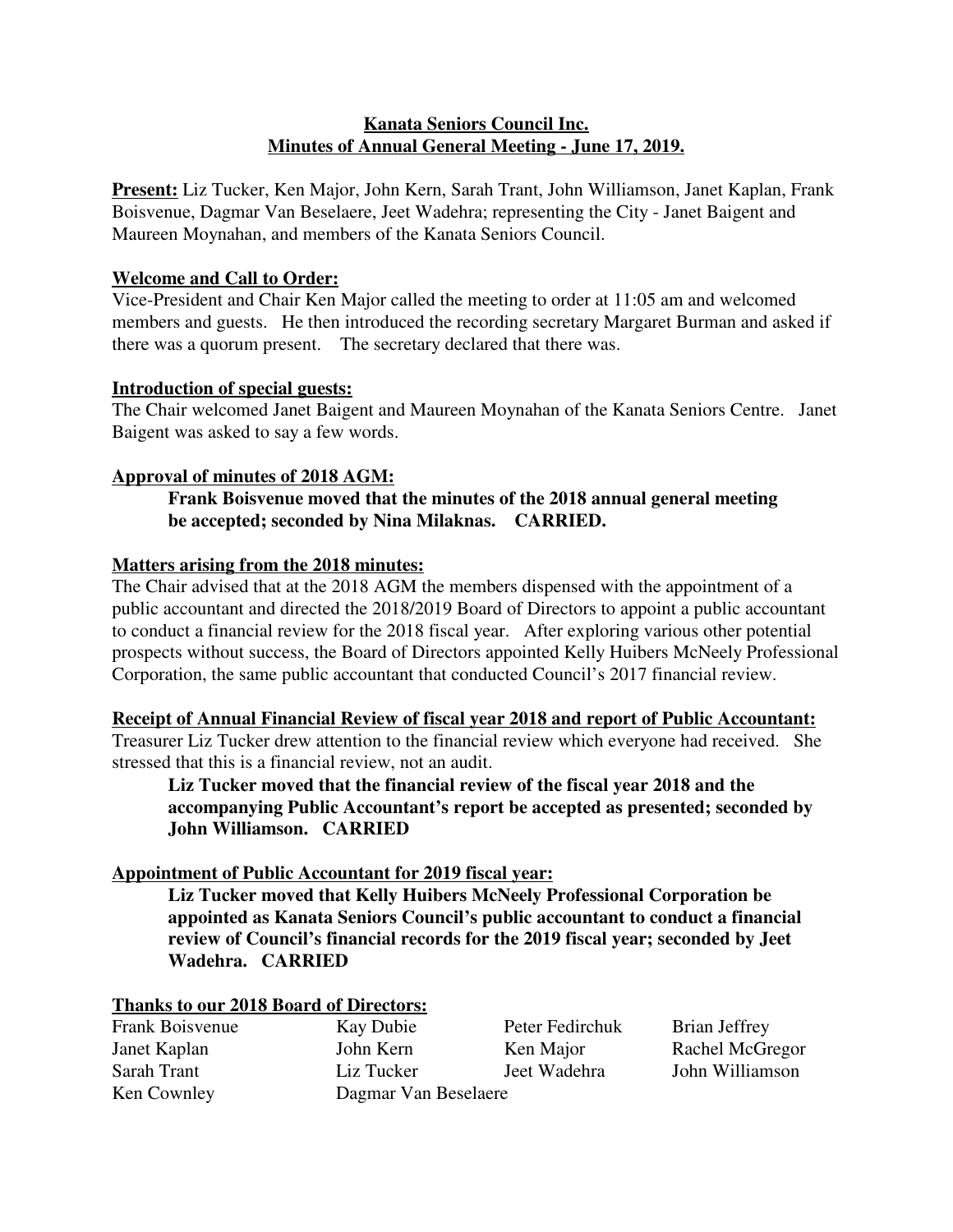### **Motion to set the number of Directors for the 2019-2020 Board: Renata Harder moved that the number of Directors for the 2019-2020 Board be set at 11; seconded by Liz Tucker. CARRIED**

#### **The following have one more year to serve on a two-year term:**

| Brian Jeffrey        | Janet Kaplan |
|----------------------|--------------|
| John Kern            | Sarah Trant  |
| Dagmar Van Beselaere | Jeet Wadehra |
| John Williamson      |              |

#### **The following have agreed to stand for election to the Board of Directors:**

| Frank Boisvenue | <b>Kay Dubie</b> |
|-----------------|------------------|
| Rachel McGregor | Liz Tucker       |

Those standing for election were asked to say a few words about themselves.

#### **Board election formalities:**

### **Margaret Burman moved that the elections be closed and that all candidates be appointed by acclamation; seconded by Carol Booth. CARRIED**

#### **Year Oct. 2018 thru May 2019 in review:**

John Kern and Liz Tucker talked about the Council's activities since the last AGM. A synopsis of the review is attached to the minutes.

#### **Closing remarks:**

Ken Major thanked Wildpine Retirement Residence of Stittsville for their sponsorship of this event, and Frank Zeitlhofer and his café volunteers who have worked behind the scenes. He also thanked everyone who attended the AGM and invited them to partake of the light lunch sponsored by Wildpine Retirement Residence.

#### **Adjournment:**

**Marianne Wilkinson moved that the meeting be adjourned, seconded by John Williamson. CARRIED**

> Margaret Burman Secretary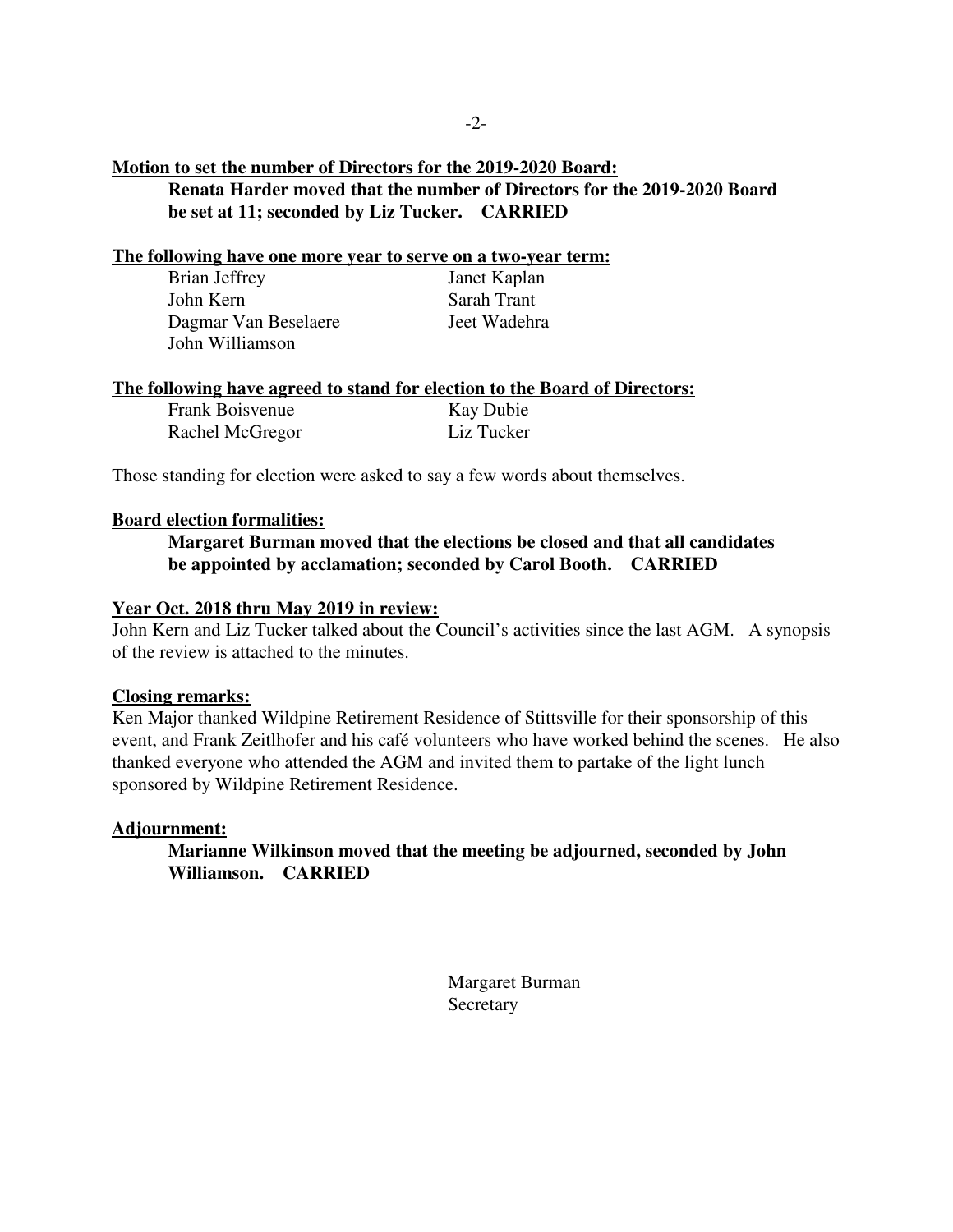# **Kanata Seniors Council Summary 2018-2019**

We have had another very busy year providing services to the Seniors in the West Ottawa area, and beyond.

# **CAFÉ**

One of our biggest endeavours is our café. Between Sept. 2018 and May 2019 there were several special events, including 6 editions of Lunch & Movie in conjunction with the Kanata Seniors Centre, a sponsored lunch by Bradley Gracious Retirement Living, a pizza lunch for volunteers in December, and a special St. Patrick's Day lunch with entertainment and a cash bar. The year was capped off by the publication of the first Council Café Cookbook, made possible by generous financial support from the Kanata Seniors Craft Group. To date, half of our initial print run has been sold.

During the year we said goodbye to several dedicated volunteers, including our long-time shopper Melodie and long-time volunteer Judy. In return we welcomed several new volunteers, and 6 received food handler training in April.

Many thanks to all our dedicated volunteers - between September and April, we averaged approximately 484 volunteer hours per month! These volunteers helped with special events in addition to their regular weekly shifts, and we even acquired some new tablecloths made by our volunteers! And last, but certainly not least, many thanks to all our customers who continue to support the café.

# **Travel Team**

Another year of wonderful planning and service from this team.

This year we operated 10 trips. We had 279 seniors enjoy an outing and in most cases a lovely meal along with good company. This year we did 3 travel presentations by outside travel companies. This is an opportunity for our members to see what might be offered in the way of overnight or multi day trips. We had 41 members attend these presentations, and several members went on the tours as a result of our presentations. Our team is busy with planning and implementing throughout the year and has offered 521 volunteer hours doing so.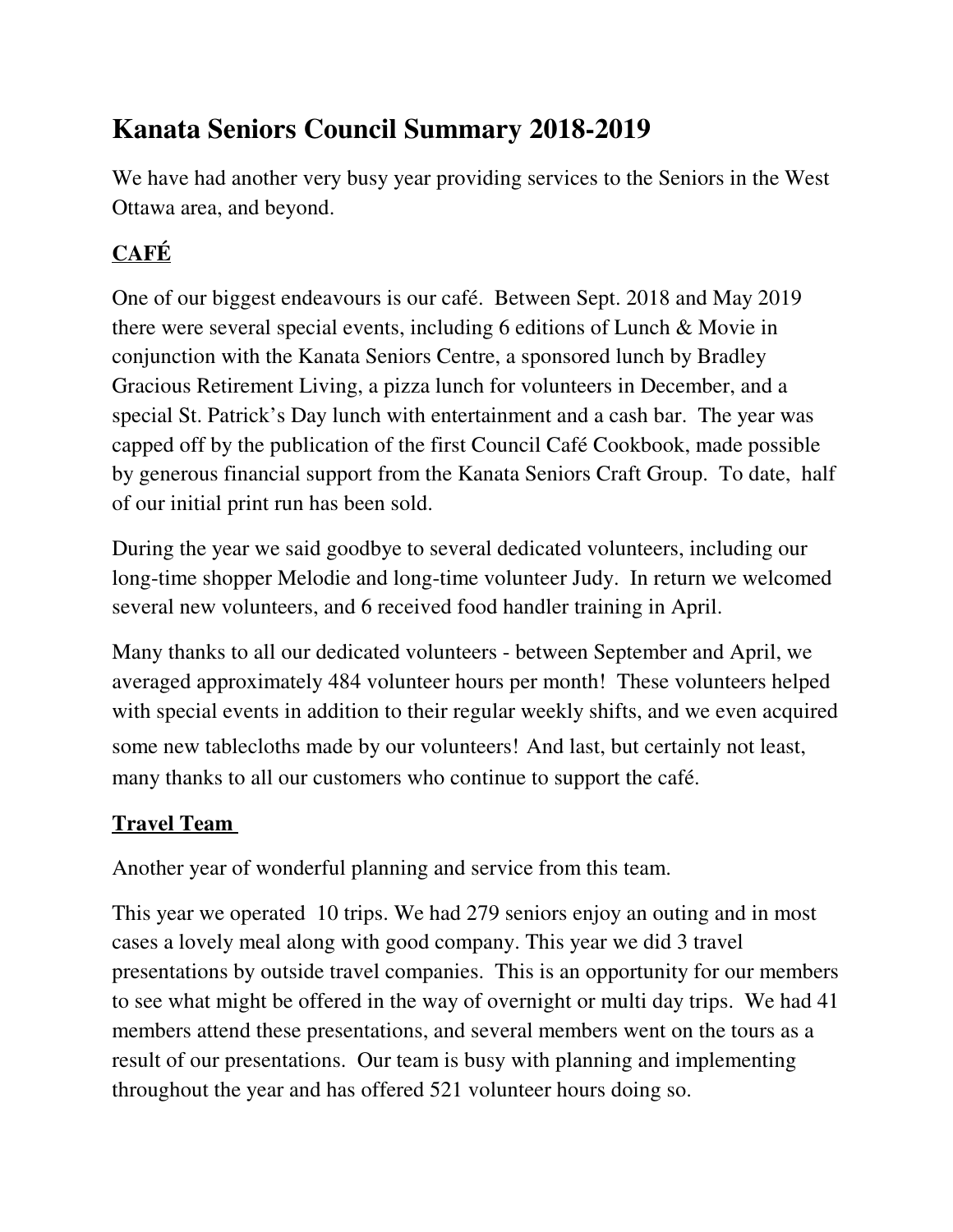# **Special Events**

We have offered a variety of special events this year.

These include two pancake breakfasts, done in partnership with Kanata Seniors Centre.

We presented our Annual General Meeting which included a lunch at the conclusion.

We honoured our volunteers by inviting them to enjoy a recognition event with a lunch and entertainment, in partnership with the Kanata Seniors Centre.

Again for the  $9<sup>th</sup>$  year we held our Far West Fun Fest.

This year it was suggested by one of our directors, that we hold a fund raising event. Under his direction it eventually came to fruition, and was called "Vitality Lives" It consisted of an evening of good food, good music, a silent auction, and time spent with good friends. It was successful at raising a very nice sum of money for us to continue to work with seniors as is our mandate. Several Directors were involved in the planning and execution of this event and many, many, volunteer hours were dedicated to it.

# **Website**

During the past year, the Kanata Seniors Council's website underwent a major facelift with the intent of making it more useful for the seniors we serve.

The website has become more visually appealing, easier to navigate, and full of up-to-date information on activities and resources of importance to seniors.

The site is updated several times a month in our efforts to provide timely information as to what events and activities are available as well as what's happening in the Council Café. Not only do we post the current Café menu for you on-line, but every effort is made to publish the next month's menu as well for your convenience.

In addition to what is happening within the Kanata Senior Centre, we also list the interesting travel adventures the Council's Travel group have planned for you.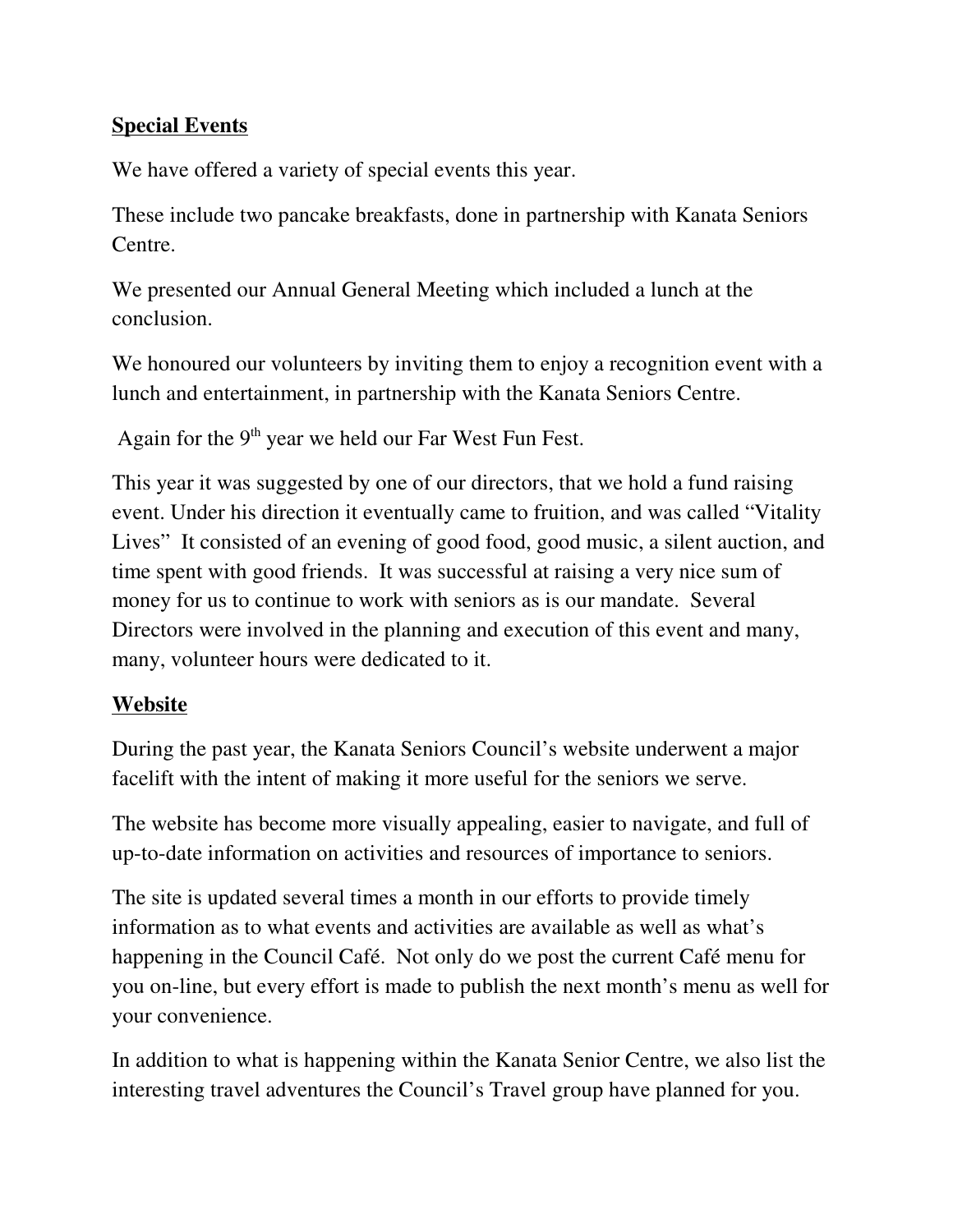Your Council is working hard to make the website a go-to place for Kanata seniors to find out about the many activities that are available to them every month.

Bookmark www.KanataSeniors.ca on your computer or tablet and visit the site often.

# **Far West Fun Fest**

The 9<sup>th</sup> version of Far West Fun Fest ended on May 23, 2019. Slightly fewer participants signed up this year, but all who took part enjoyed themselves. We try to offer a varied program with sedentary activities such as cribbage and euchre, opportunities for dancing such as Zumba, the Western Hoedown, the Fun Fiesta and dancing with Elvis at the Closing Luncheon. We also try to hold several outdoor activities such as mini putt and lawn bowling providing the weather cooperates. Thank you to the City and all the Residences who supported us. We could not do it without you.

The main purpose of the Far West Fun Fest is for people to socialize, make new friends and to have fun. I don't think there is any doubt that we accomplish this each year.

# **Corporate Structure**

Many hours this year have been spent on reviewing our corporate structure. One of our Directors has been particularly helpful in this endeavour. By explaining in detail how some of our policies and by-laws impact what we do, we have been able to understand and move forward in full compliance with our structures. The areas involved include - finance, insurance, government compliance, availability of documents and clarification of intents. We now have for the first time a complete listing of our assets that are used on a daily basis by our members and by the Kanata Seniors Centre.

# **Membership**

As we continue to add to our membership listings, two additional activities were initiated this year. The notification process for the AGM and other Council activities were converted to an enhanced mail-out system known as "Mailchimp".